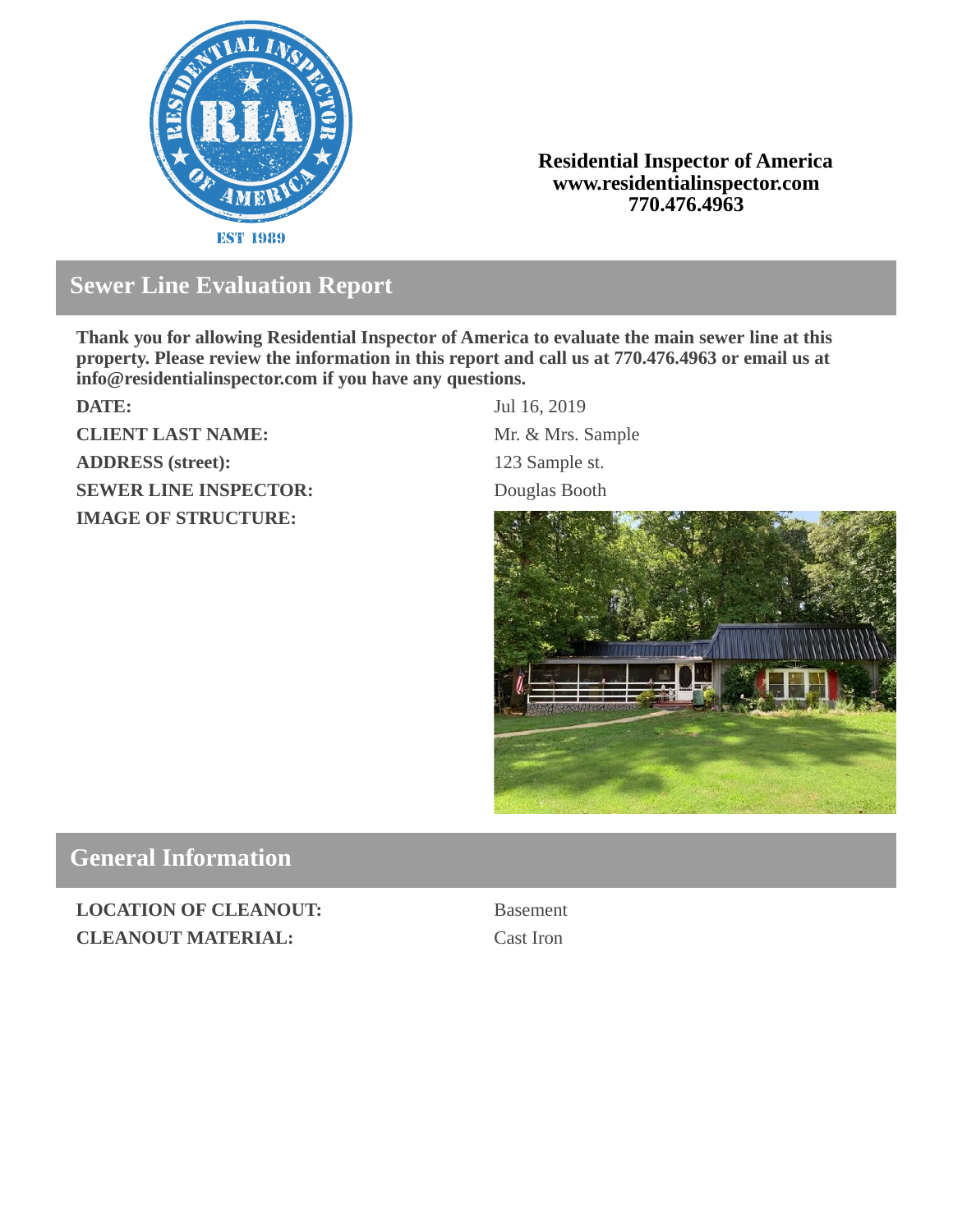## **IMAGE OF CLEANOUT(s) (prior to inspection):**



**SEWER LINE MATERIAL:** Cast Iron. Average expected life of this pipe is 40-60 years. Repairs/replacement is likely in the near future.

**CAMERA INSPECTION:** Camera was inserted and reached the city sewer or septic connection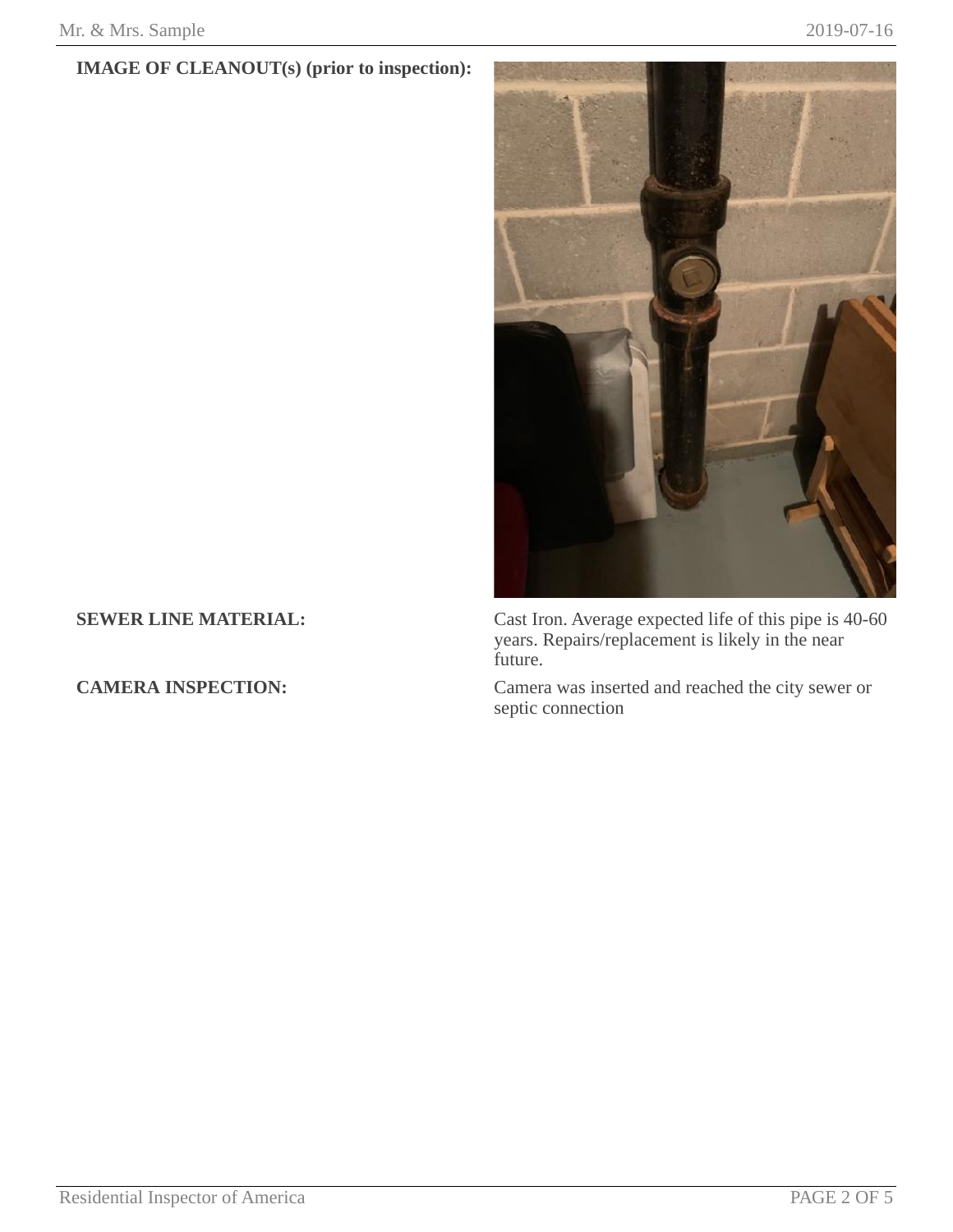### **IMAGE OF CAMERA INSERTED INTO SEWER LINE:**



## **IMAGE OF CLEANOUT AFTER INSPECTION COMPLETION:**

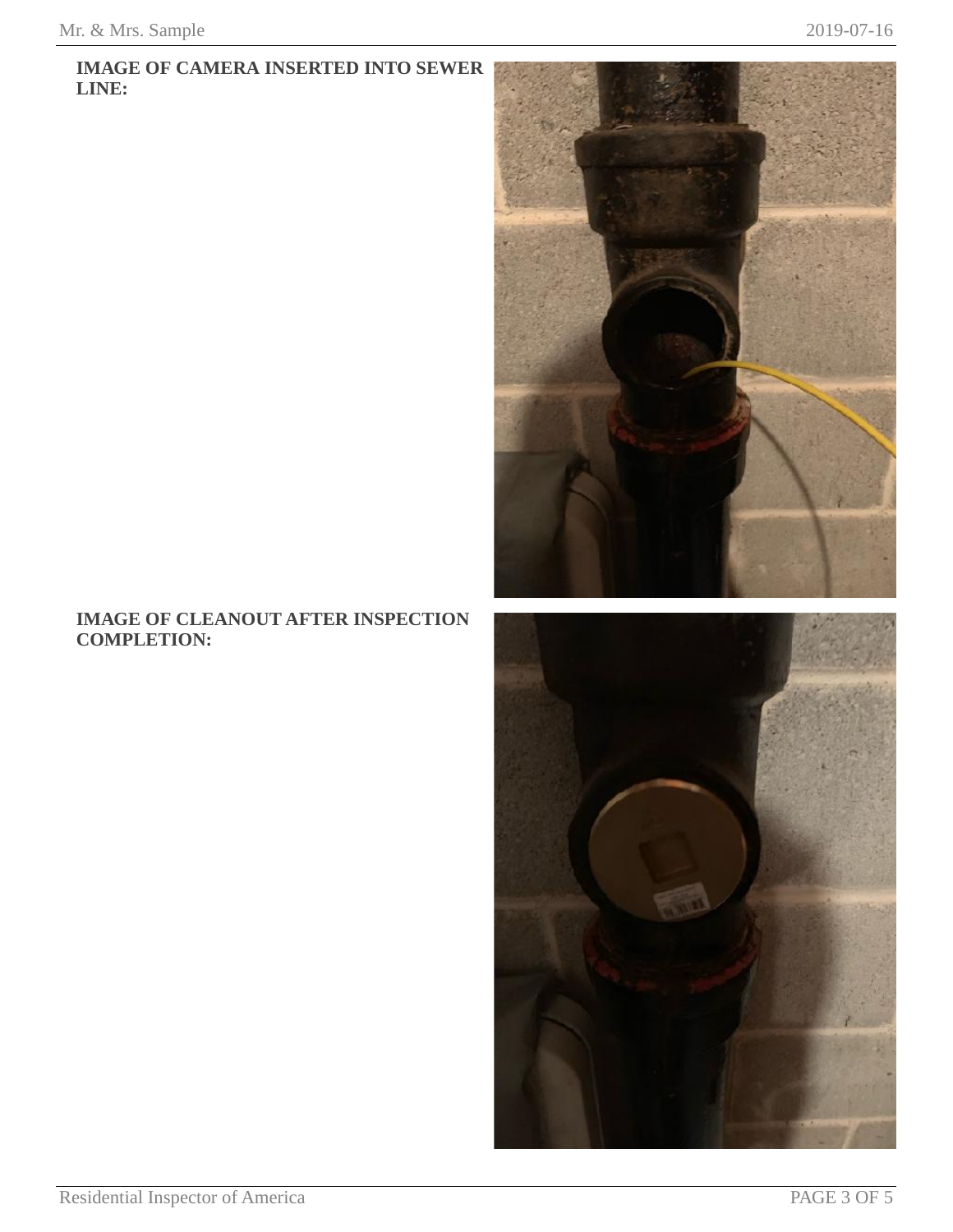# **Sewer Line Findings (1)**

## **CAMERA INSPECTION FINDING (1):** Vegetation in sewer line **IMAGE OF SEWER PIPE INTERIOR:**



**APPROX. FOOTAGE FROM ENTRY POINT WHERE ISSUE (1) IS LOCATED: IMAGES OF CAMERA INSPECTION FINDINGS (1):**

10



**COMMENTS FOR ISSUE (1):** The scope encountered a blockage at ~10ft from the entry point. Roots, have intruded the cast-iron from either a failed joint or a crack in the pipe. This blockage is not yet complete and will allow solids to pass, but will likely worsen with time leading to unwanted backups. We highly recommend further evaluation by a licensed professional to repair or replace this area of the drain line as needed.

## **Recommendations**

**RECOMMENDATIONS:** A licensed professional should evaluate the issues noted in this report

Additional inspection is recommended due to issues noted in this report